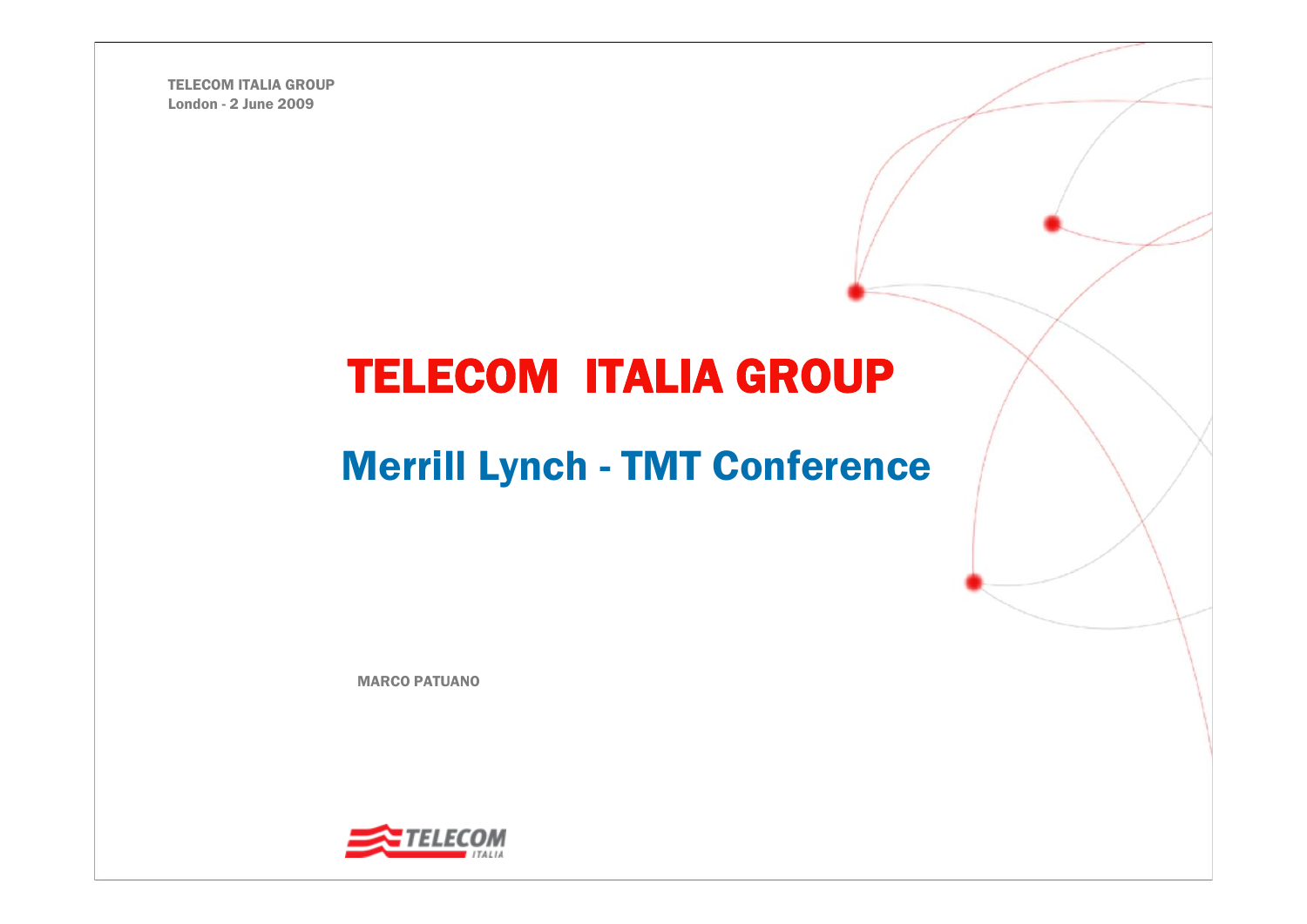### Safe Harbour

These presentations contain statements that constitute forward-looking statements within the meaning of the Private Securities Litigation Reform Act of 1995. These statements appear in a number of places in this presentation and include statements regarding the intent, belief or current expectations of the customer base, estimates regarding future growth in the different business lines and the global business, market share, financial results and other aspects of the activities and situation relating to the Company.

Such forward looking statements are not guarantees of future performance and involve risks and uncertainties, and actual results may differ materially from those in the forward looking statements as a result of various factors. Analysts are cautioned not to place undue reliance on those forward looking statements, which speak only as of the date of this presentation. Telecom Italia Spa undertakes no obligation to release publicly the results of any revisions to these forward looking statements which may be made to reflect events and circumstances after the date of this presentation, including, without limitation, changes in Telecom Italia Spa business or acquisition strategy or to reflect the occurrence of unanticipated events. Analysts and investors are encouraged to consult the Company's Annual Report on Form 20-F as well as periodic filings made on Form 6-K, which are on file with the United States Securities and Exchange Commission.

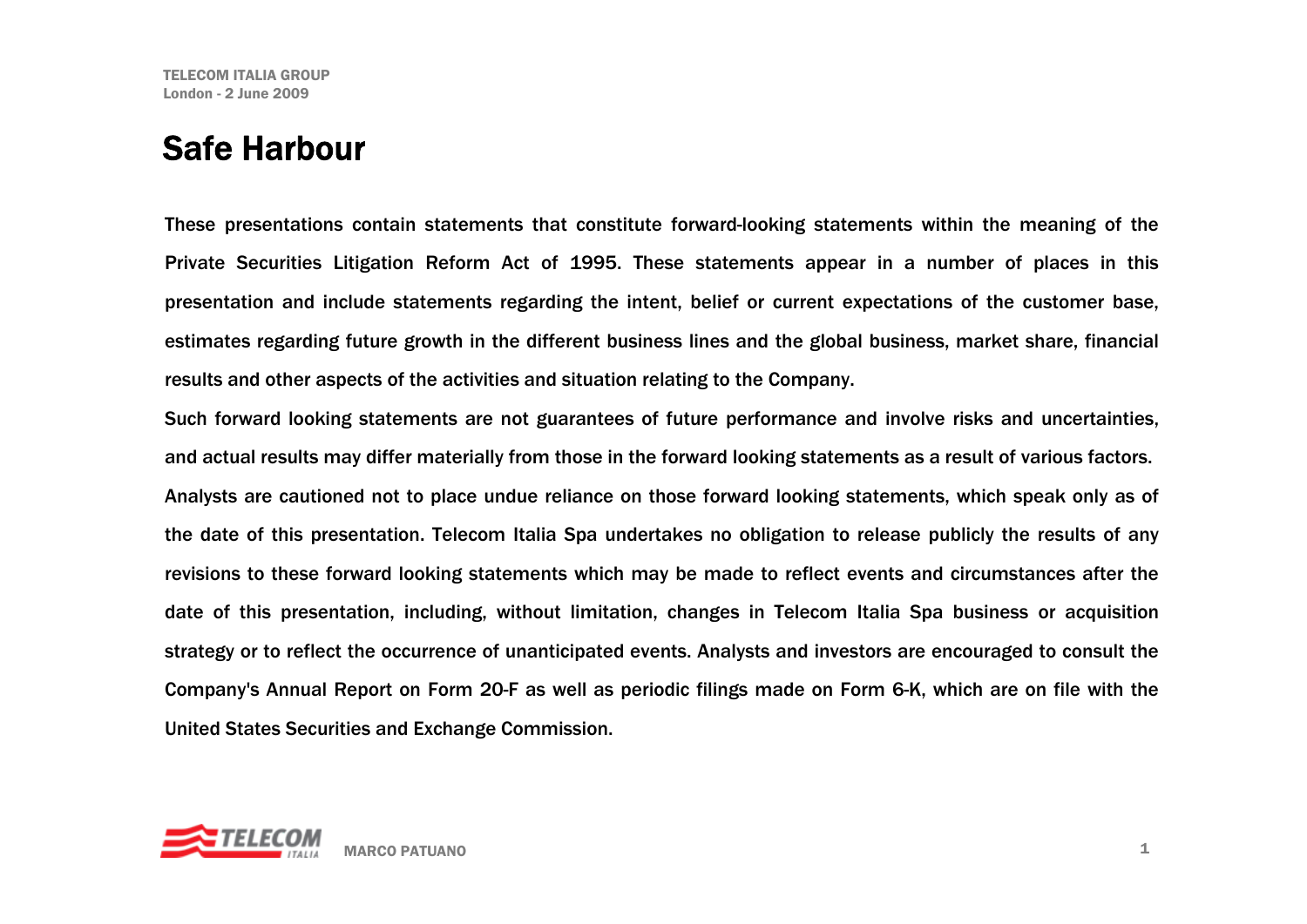### Agenda

- ▶ Strategic Framework & 1Q09 Progress
- ▶ 1Q09 Result Review
- ▶ Focus on Cash Cost Control & Financial Discipline

## ▶ 2009 Outlook

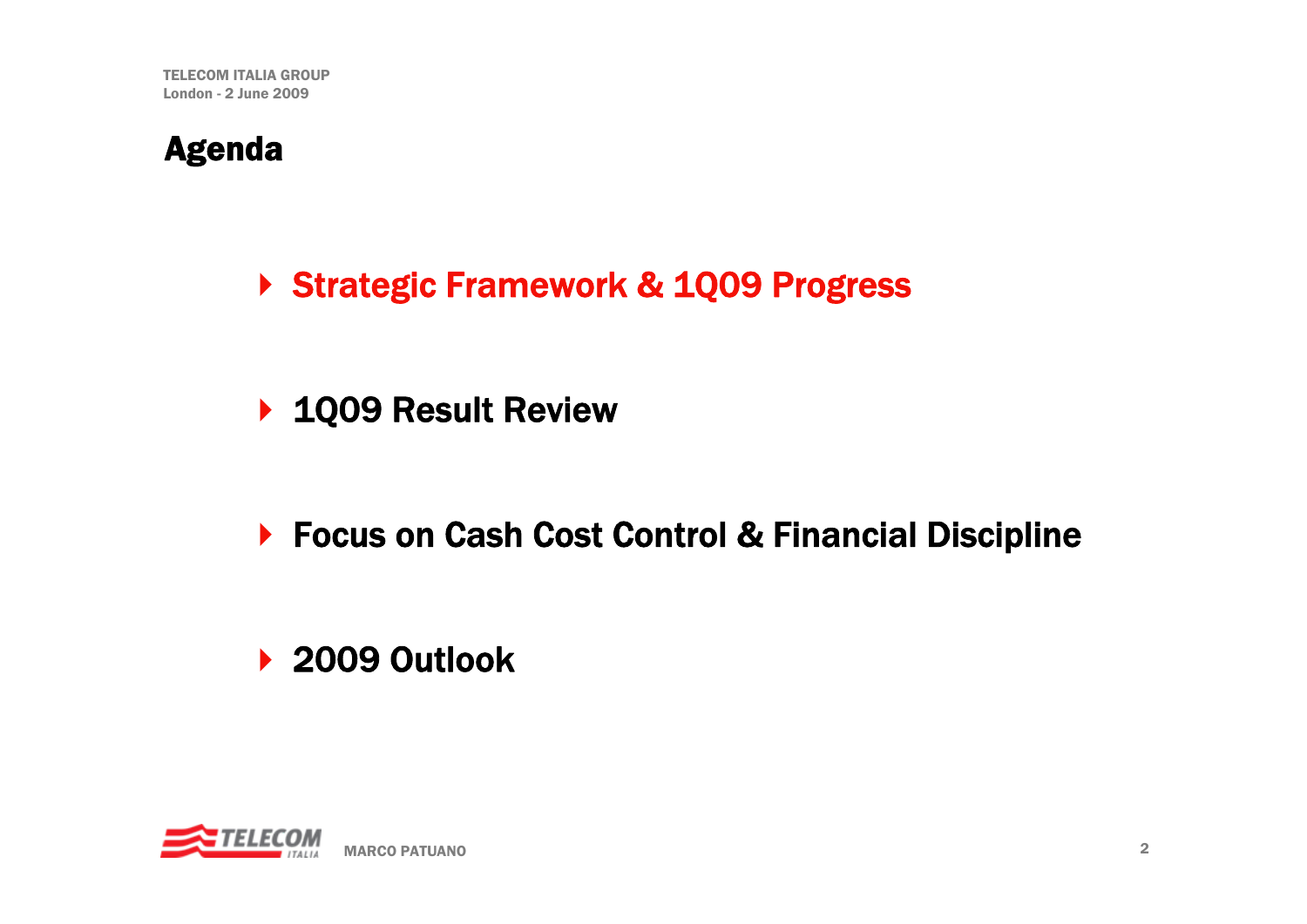### Key Objectives and Commitments – 2009-2011

| <b>Group Operating Free Cash Flow</b>     | $\sim$ €22.0 Bn<br>cumulative '09 - '11 |
|-------------------------------------------|-----------------------------------------|
|                                           |                                         |
| <b>Domestic Cash Cost Efficiency Plan</b> | $\sim$ - €2.0 Bn '11 vs. '08            |
| <b>Domestic Headcount Reduction</b>       | $9,000$ vs 2007 YE <sup>(1)</sup>       |
| <b>Non-Core Asset Disposals</b>           | Up to €3.0 Bn                           |
| <b>Strong Focus on Deleveraging</b>       | Net Debt/Ebitda $2011 \sim 2.3X$        |

 $(1)$  Including 5,000 announced in June 08

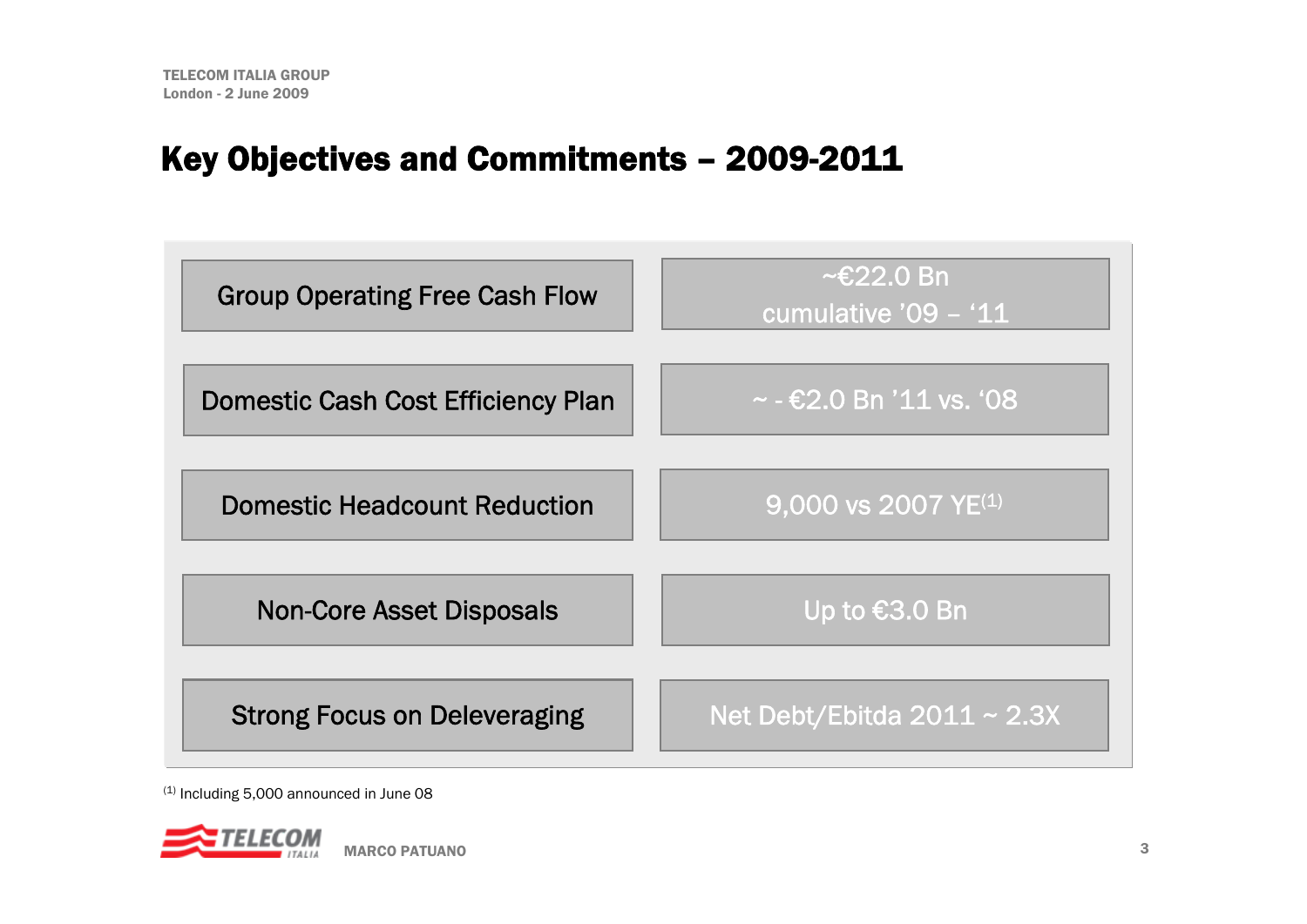#### Customer-Centric Approach



#### 1Q09 Progress

Fully exploit the benefit of integrated caring on business segment

Leverage on convergent offering mainly on Business and Top Clients.

- ▶ Further push on cross-selling & up-selling
- Sales Channel segment turnaround:

Traditional Retail channel: focus and reward based on high-value acquisition and post- sales services;

▶ GDO/Multibrand: focus on MNP and Product Sales.

- ▶ New Handsets Strategy
- ▶ Rationalisation of Dealer Networks

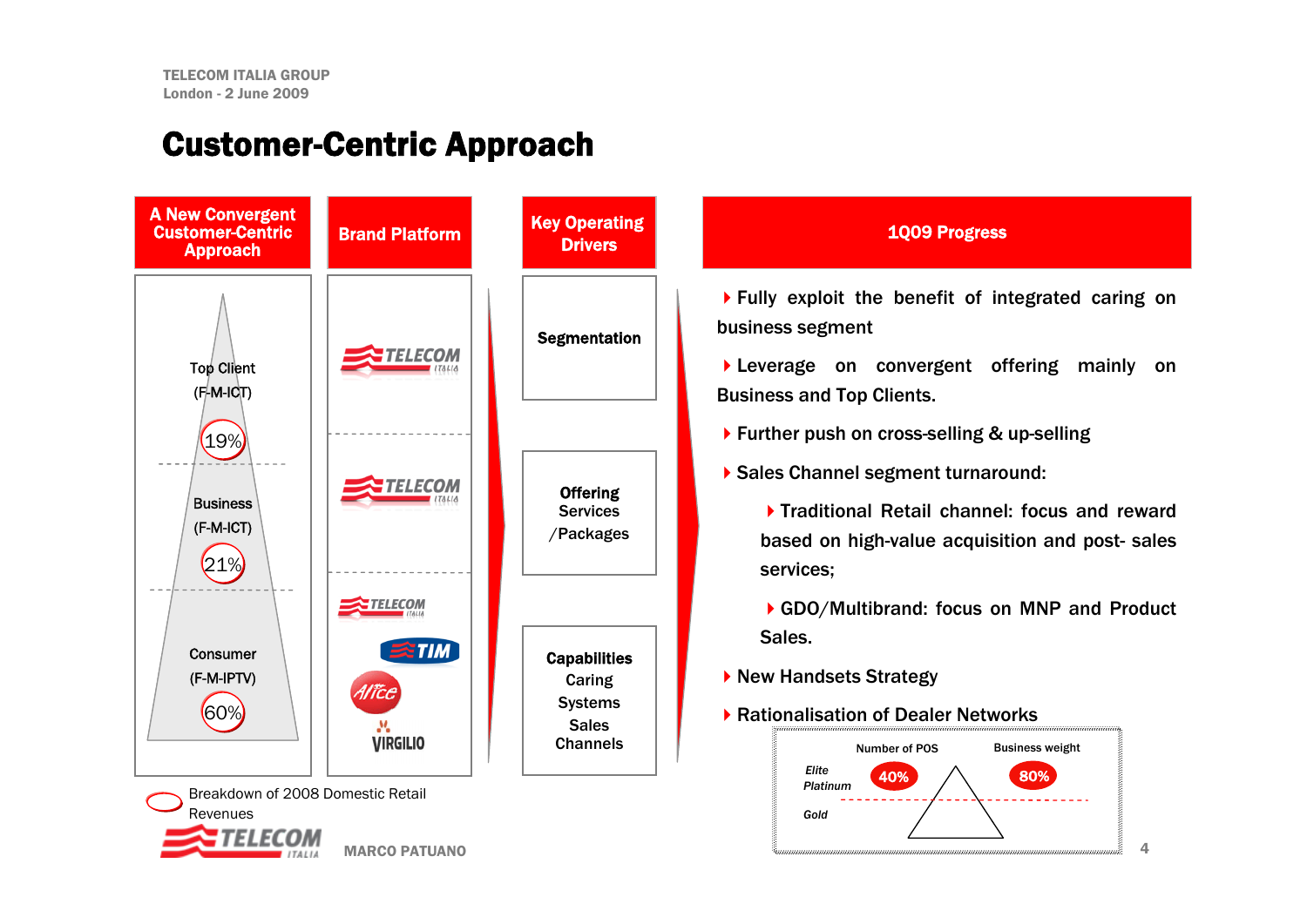### Reduce Domestic Cash Costs Through A Lean Organization



\* Organic data

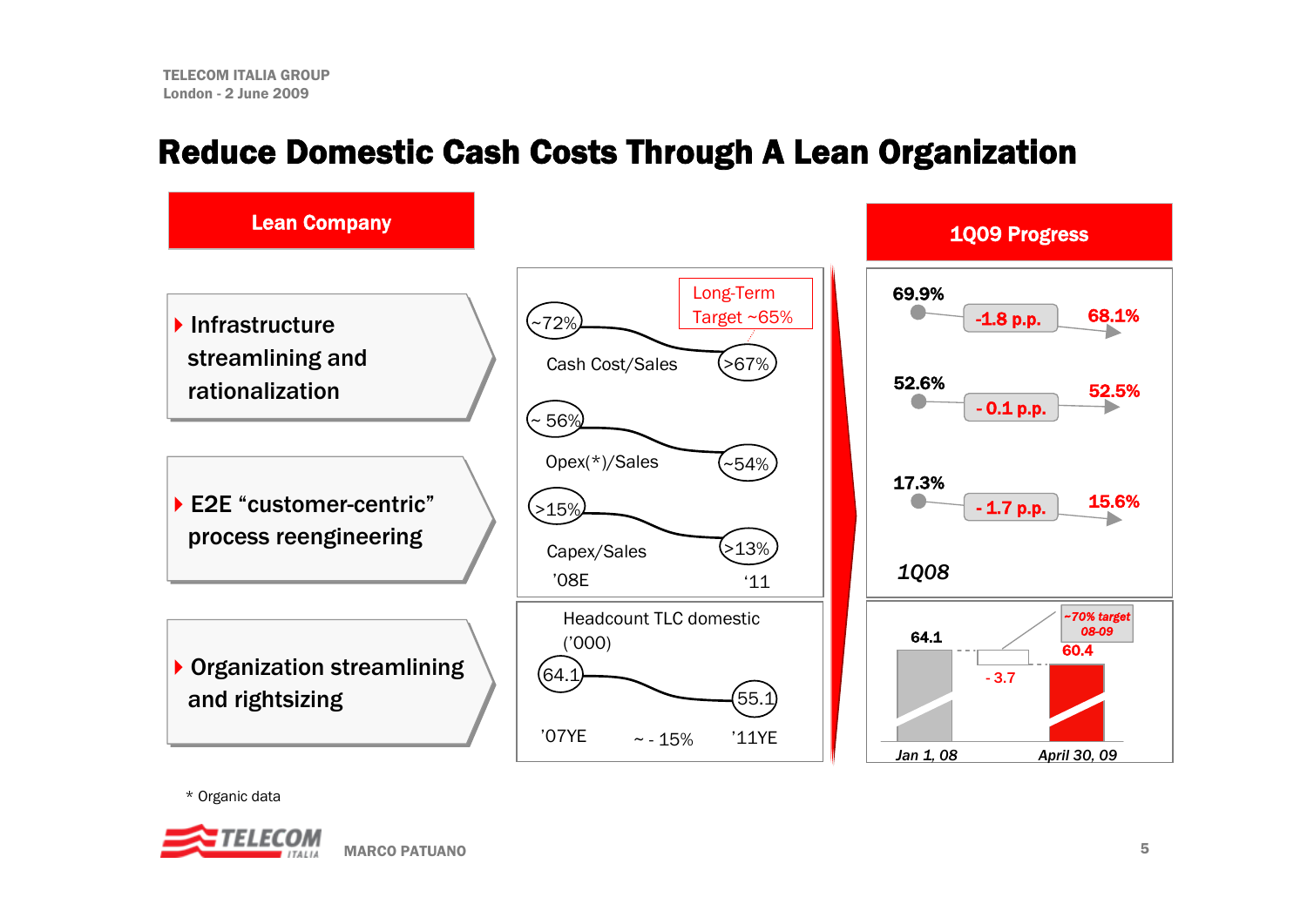### Open Access & TI Undertakings: a Best Practice for Europe

#### Telecom Italia Undertakings – Key Highlights

- ▶ 223 undertakings to be implemented by April 2010
- ▶ 66% of undertakings already in place by April 2009
- ▶ Strong commitment on equal treatment through SLA
- ▶ More benefits for final customers

#### Promoting a new regulatory approach at retail ... **Example 20 and wholesale level**

- ▶ No designation as SMP operator for Telecom Italia in the retail markets, excluded from the EC Recommendations on relevant markets
- ▶ Increased price flexibility allowed at retail level through:
	- ▶ review of price tests
	- ▶ withdrawal of ex-ante communication and approval of price packages and bundle offers by AGCOM
	- $\mathbf{F}$  withdrawal of price caps for both residential and business monthly rentals

- ▶ No designation as SMP operator for Telecom Italia in the wholesale markets, excluded from the EC Recommendation on relevant markets
- ▶ Review of price controls methodologies at wholesale level through:
	- ▶ orientation to LRAIC of access service prices for the legacy network (ULL, bitstream)
	- ▶ increase of the fixed access network WACC
	- ▶ geographical differentiation of bitstream obligations (wholesale broadband access)
	- ▶ no price regulation for the access to the new fiber infrastructures

#### Light regulation at retail level & regulation focus on access bottlenecks at wholesale level

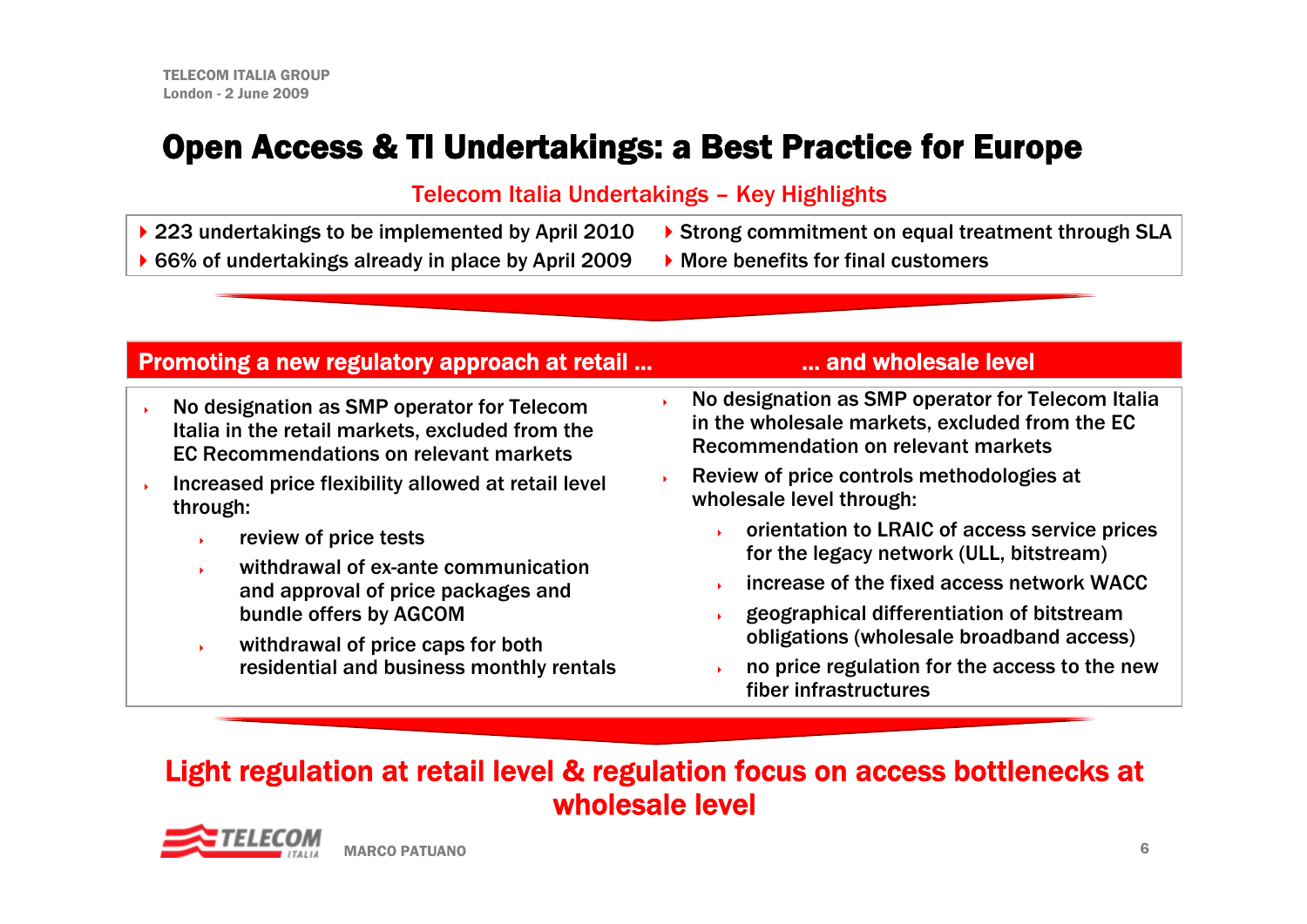### Agenda

- ▶ Strategic Framework & 1Q09 Progress
- ▶ 1Q09 Result Review
- ▶ Focus on Cash Cost Control & Financial Discipline

## ▶ 2009 Outlook

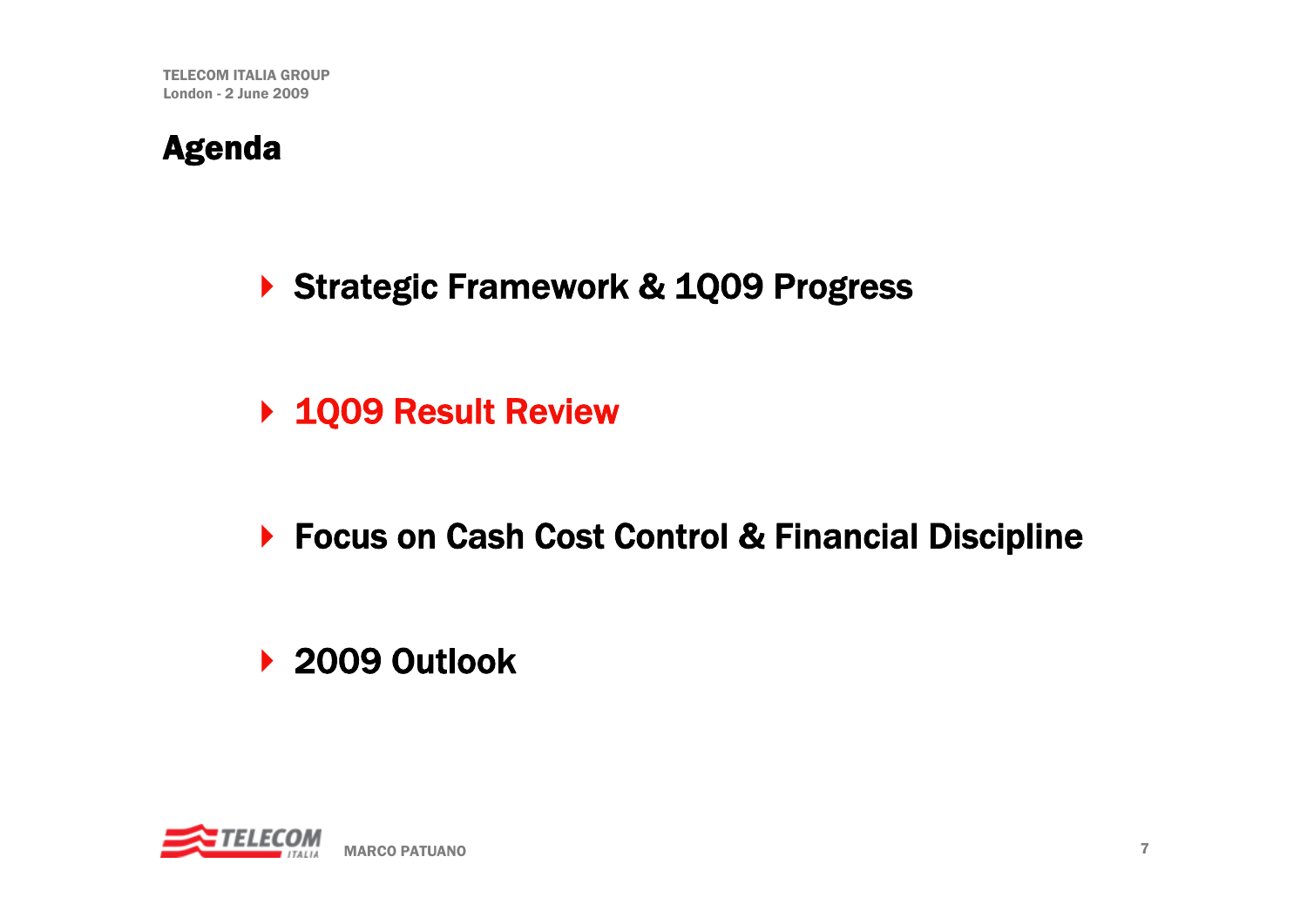## TI Group 1Q09 – Priorities and Actions

| <b>Operating Performance</b><br><b>on Core Markets</b>                                                                                                                                                                                                                                                                                                                                                                             | <b>Cash Cost Control</b>                                                                                                                                                                                                                                                                                                                                                                                                | <b>Financial Discipline</b>                                                                                                                                                                                                                                                                                                                                              |
|------------------------------------------------------------------------------------------------------------------------------------------------------------------------------------------------------------------------------------------------------------------------------------------------------------------------------------------------------------------------------------------------------------------------------------|-------------------------------------------------------------------------------------------------------------------------------------------------------------------------------------------------------------------------------------------------------------------------------------------------------------------------------------------------------------------------------------------------------------------------|--------------------------------------------------------------------------------------------------------------------------------------------------------------------------------------------------------------------------------------------------------------------------------------------------------------------------------------------------------------------------|
| <b>Domestic</b><br>▶ Short-term impact of sales<br>channels restructuring delaying<br>the re-investment of consumer<br>re-pricing in Mobile<br>▶ Strong wireline performance<br>driven by BB and ICT<br><b>TIM Brasil</b><br>$\blacktriangleright$ Revenue trend reflecting<br>transition quarter<br>$\blacktriangleright$ Efficiencies re-invested for a<br>stronger positioning: sharp<br>improvement on KPIs in April /<br>May. | <b>Continuous reduction of Cash</b><br>Cost both at Group & Domestic<br>level<br>Group Cash Cost on Revs.<br>down 2.9pp YoY<br>Domestic Cash Cost on<br>Revs. down 1.8pp YoY<br><b>Cash Cost reduction program</b><br>fully on track for FY Target.<br>Acceleration of cash cost savings<br>leveraging on new sales channel<br>organization<br>$\blacktriangleright$ Headcount reduction plan:<br>already completed 76% | Net Debt trend impacted mainly<br>▶<br>by non-monetary items<br>Debt fully hedged and further<br>diversified with the recent<br><b>Sterling Bond</b><br>Euro 3.5 bln refinancing<br>completed since beginning '09<br>keeping cost of debt at around<br>6%<br><b>Strong Liquidity position post</b><br>dividend payments: Euro 4.6 bln<br><b>Disposal process started</b> |
|                                                                                                                                                                                                                                                                                                                                                                                                                                    |                                                                                                                                                                                                                                                                                                                                                                                                                         |                                                                                                                                                                                                                                                                                                                                                                          |

#### Strong Focus on Profitability and Cash Flow Generation

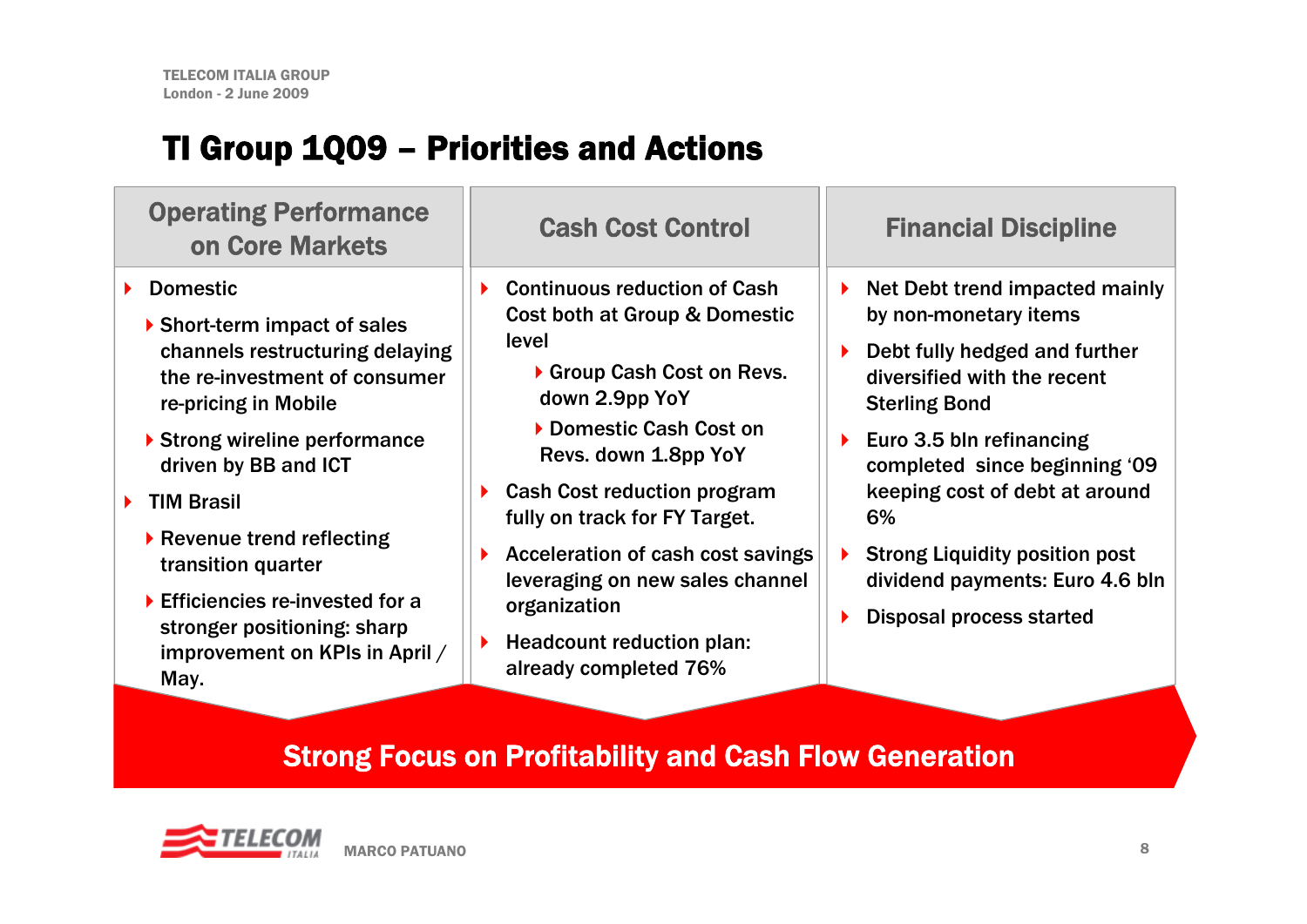### TI Group & Domestic – Organic Results vs. 2008

*Euro mln, %*



- ▶ TI Group: rapidly changing the revenue mix to protect EBITDA & Cash Flow
- **Domestic:** slowdown expected, due to the short-term impact of sales channel restructuring and calendar effect.
- Mobile performance reflects:
	- I lower usage of VAS content;
	- lower handsets sales vs 1Q08 due to stronger focus on high-margin revenue stream.
- Improving fixed revenue trend through the positive impact of regulated price increases, steady BB growth and ICT.



- If TI Group: EBITDA margin up for the third consecutive quarter confirms TI as the industry benchmark for profitability.
- ▶ Cost containment result of a true cultural change.
- **Domestic:** significant OPEX reduction (-134 mln euro YoY) through a selective approach: "rigorous" on fixed costs and "selective" on customer growth related investments.
- ▶ First positive & tangible impact of sales channel re-structuring
- ▶ Fully on track to deliver 2009 cash-cost reduction despite the challenging economic scenario.

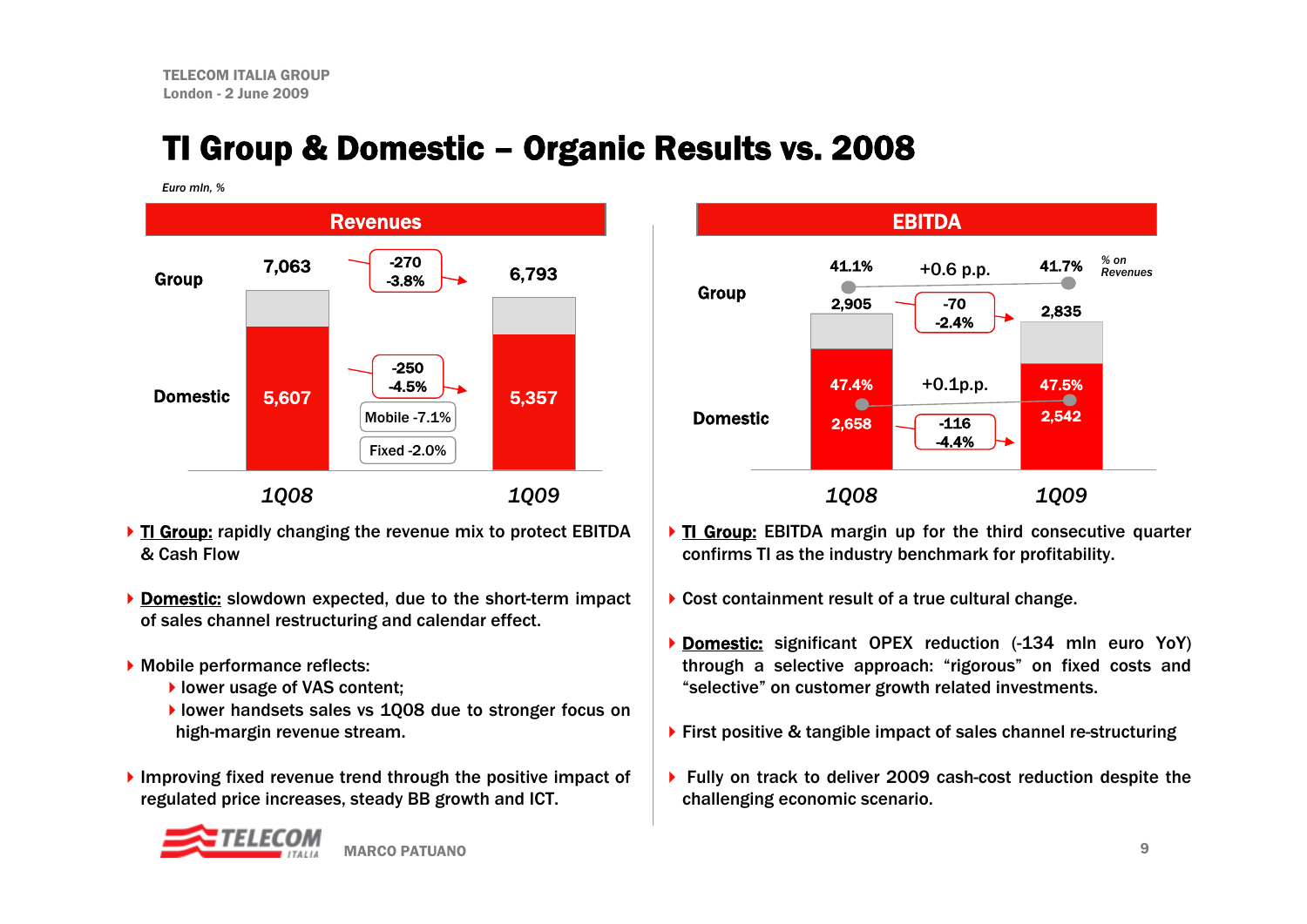#### Domestic Fixed – TI Access Performance & Focus on Alice Casa

*'000 access*



#### Alice Casa Penetration



MARCO PATUANO

#### TI Accesses: Consumer Churn Rate Trend





 $\sim$  10 (\* ) Offers' details as of 26 May 2009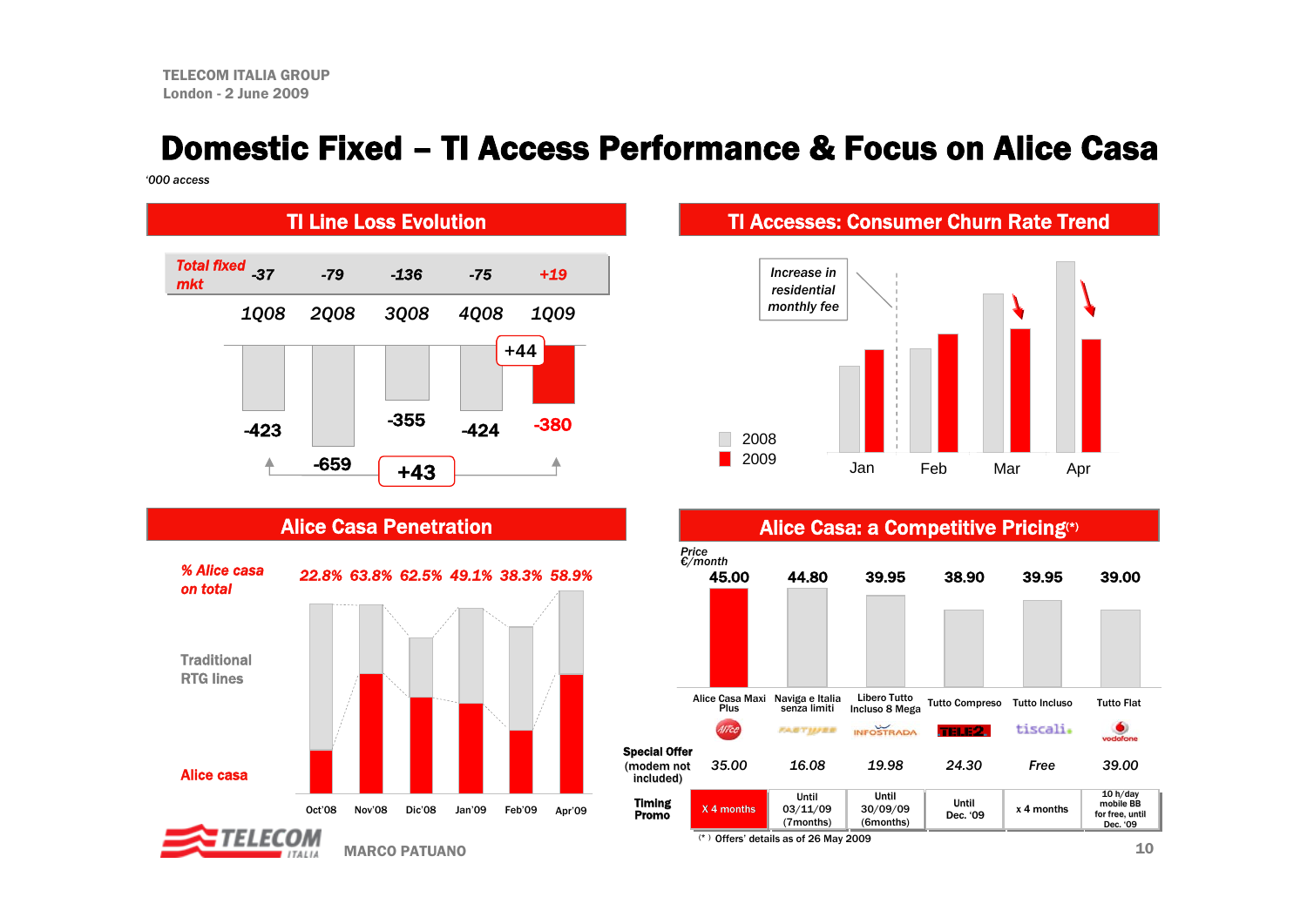#### Domestic Fixed - Focus on BB & ICT



#### ICT Revenues: offering & results

 $\blacktriangleright$  Business segment

- ▶ Strong leverage on "Impresa Semplice" brand to define TI distinctive position in the SME segment
- ▶ Extension of the 3Play concept to the SME segment bundling voice (F&M), broadband and browsing in mobility

#### ▶ Top / Large Account segment

- ▶ Commercial focus on "core" ICT services and launch of new canvass of ICT 2.0 services
- ▶ Regional events to promote TI portfolio of ICT services



*Euro mln*

*services*

*product* +15%

151

100

51

1Q08

174

118

1Q09

+18%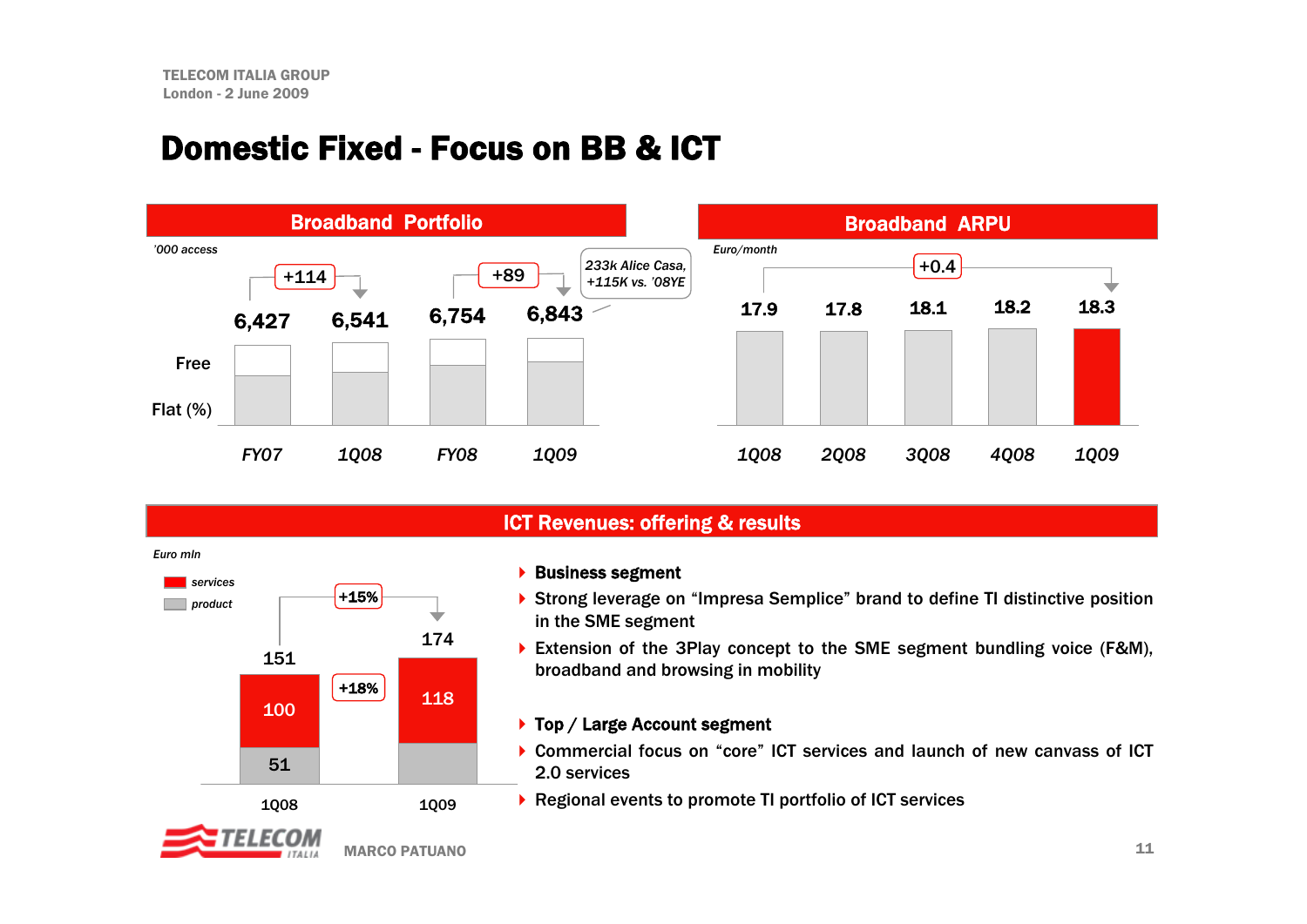#### Domestic Mobile - A Necessary Step to Improve Long Term Positioning

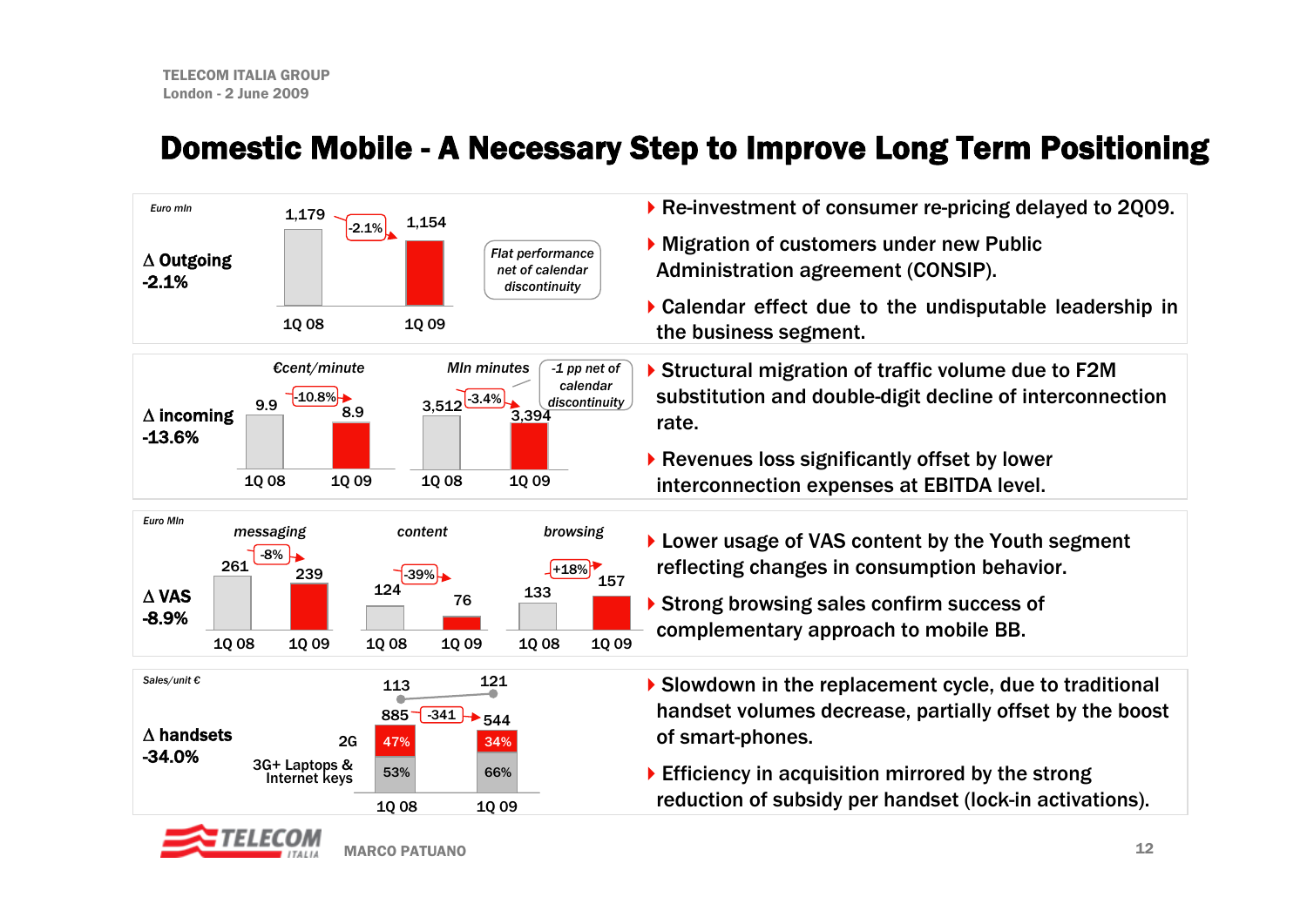## Domestic Mobile - Focus On Customer Segment

| % on service<br>revenues |     | $%$ CB | ARPU* | <b>Market</b><br>share | <b>Prices</b><br>YoY | <b>Volume</b><br>YoY |                                                                                                                                                                                                                              |
|--------------------------|-----|--------|-------|------------------------|----------------------|----------------------|------------------------------------------------------------------------------------------------------------------------------------------------------------------------------------------------------------------------------|
| N<br>TOP/                | 10% | 8%     | 1.3X  |                        |                      |                      | Strict cost control to eliminate non-core<br>business services (i.e. VAS content and<br>WAP)<br>Exploitation of price flexibility to defend<br>undisputable leadership in the segment<br>given the current economic scenario |
| <b>BUSINESS</b>          | 17% | 8%     | 1.9X  | $=$                    |                      |                      | ▶ Launch of integrated offers to secure<br>market share and total customer value (i.e.<br>"Impresa Semplice" bundling Mobile +<br>Fixed)                                                                                     |
| <b>CONSUMER</b>          | 73% | 84%    | 0.8X  |                        |                      |                      | Short-term impact of sales channel<br>restructuring:<br>launch of new offers, aimed at reinvesting<br>repricing "goodwill" to increase customer<br>loyalty and regain the Youth segment,<br>postponed to 2Q09                |

*\*TIM average = 1X*

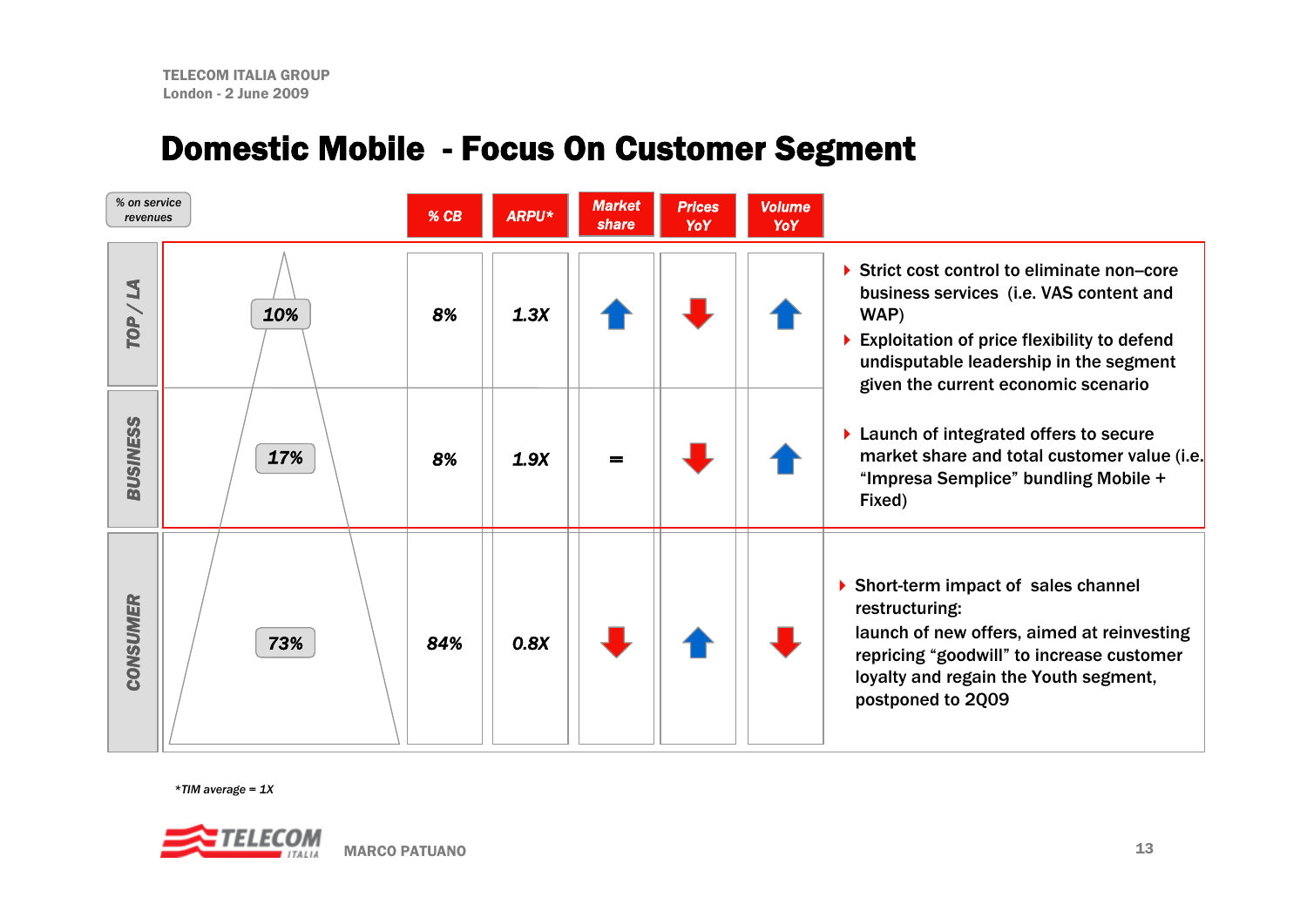### Domestic Consumer Mobile Action Plan - Customer Segment

- ▶ Few mobile tariffs
- ▶ Simple but effective concept
- ▶ "Carte servizi" compatible with all tariff profiles
- ▶ Lower investment in service creation
- ▶ Greater focus on advertising





*\*TIM average = 1X*

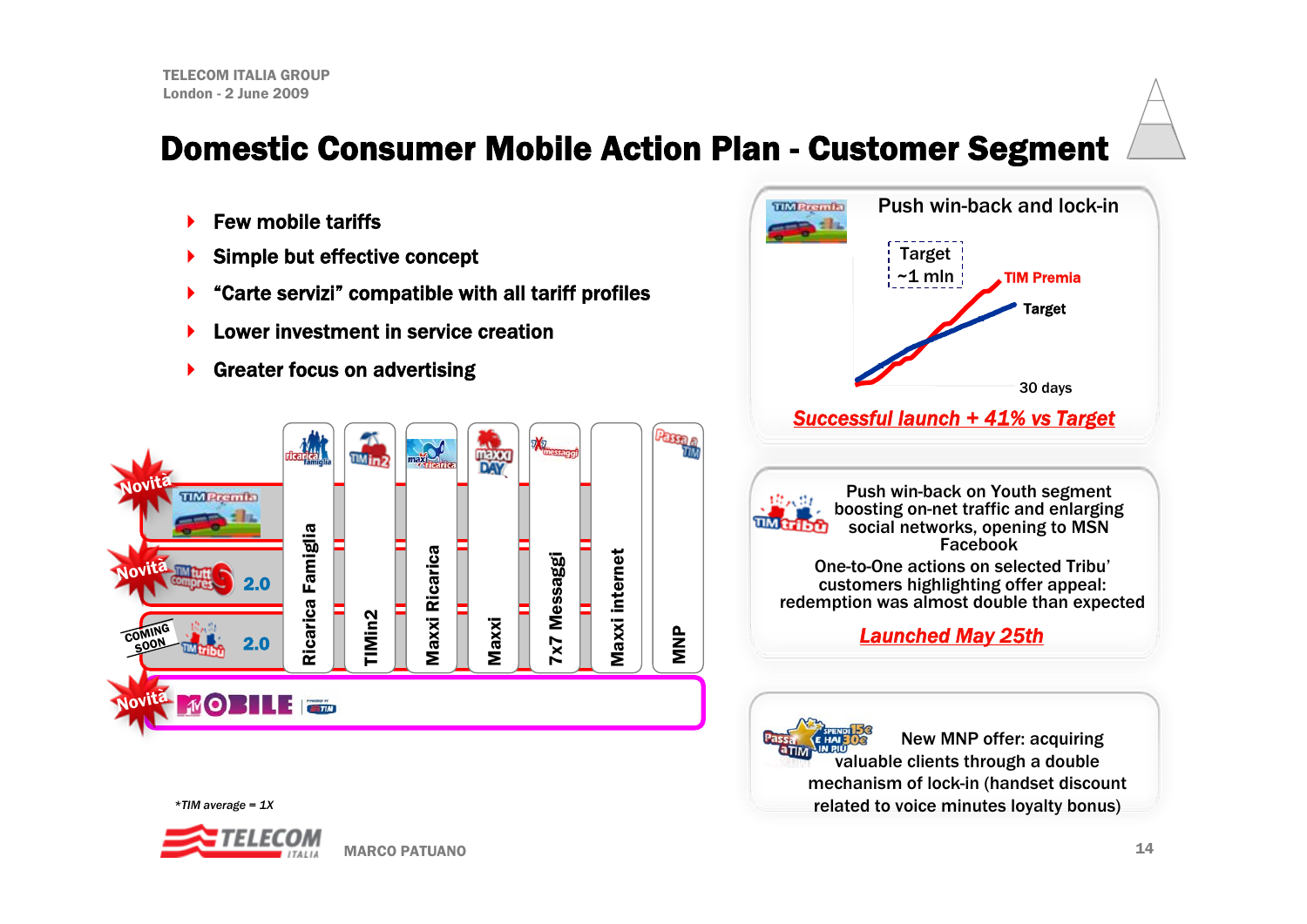### Domestic Mobile Action Plan - Business Segment

- ▶ **Fixed and Mobile offering under the brand "Impresa Semplice"**
- Þ. **Customized modular packages**
- ь **Tailor-made solutions (Store, Professional, Office, Enterprise)**
- ¥. **Broad communication campaign**
- × **Fixed-mobile integration of go-to-market, caring, billing**

#### Push on innovative services



- ICT services
- Advertising
- Convergent BB



#### From Volume to Value

Commissioning aimed at improving product quality:

- SAC/ARPU improvement
- Churn reduction
- Silent customer reduction
- Late payment reduction
- Cancellation reduction



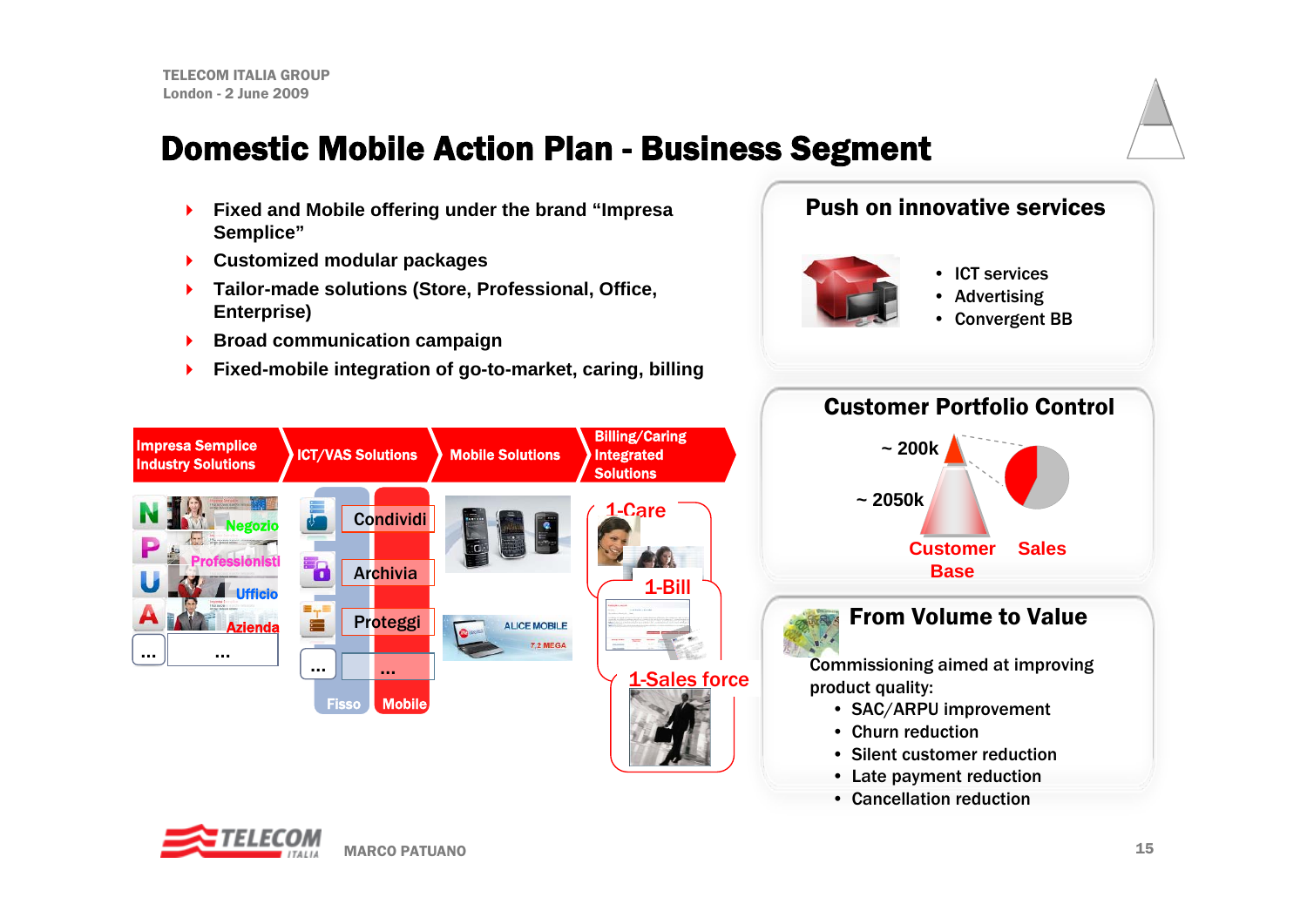### TIM Brasil – Revenues & OPEX Review





#### Top-line performance reflecting a transitional quarter

- ▶ VAS revenues (+28.6% YoY): steady innovative VAS growth (~80% of total VAS) with TIM Web and TIM Fixo outperforming vs. expectations in the mass market
- ▶ Handsets portfolio: ~1 mln handsets sold in recent dealer convention with massive mix improvement towards high end
	- ▶ Price repositioning completed: gained flexibility for next quarters
	- ▶ Postpaid mix decline of -3.7 p.p.
- ▶ Reduction in pre-paid MOU

+

 $\bigodot$ 

**Less incoming revenues -4%** 



#### EBITDA margin rebound combined with a selective approach on cost:

- ▶ Double-digit decline in discretionary cost
- ▶ Further improvement in ITX and network OPEX
- Significant reduction in bad debt levels with new control rules/ stricter credit analysis

▶ Strong effort on advertising leading to a massive increase in brand awareness

\* adjusted for additional bad debt levels stemming from one-off write-off in 3007 and telesales-related bad debt in 10-3008

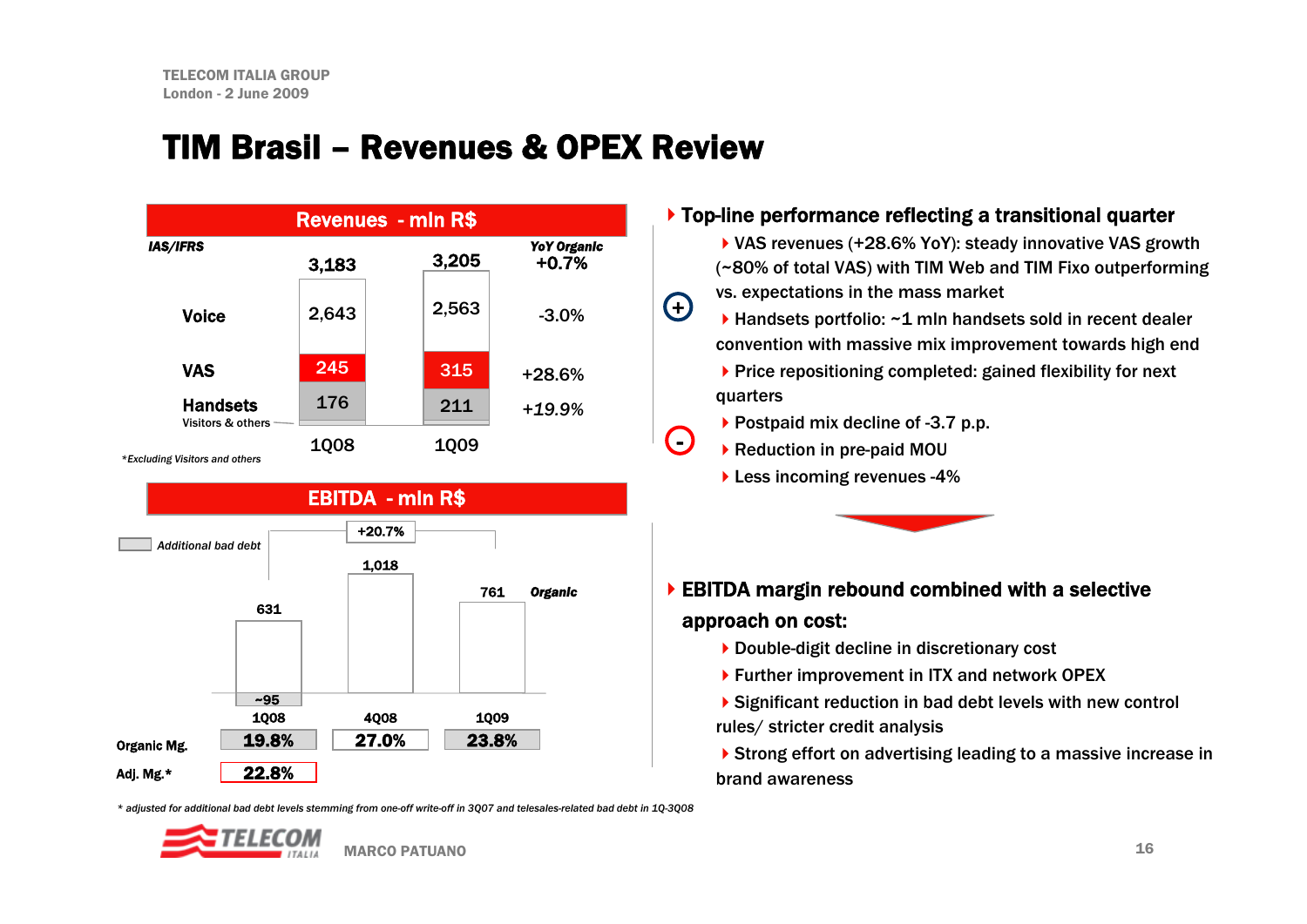### TIM Brasil – Latest Evidence on KPIs



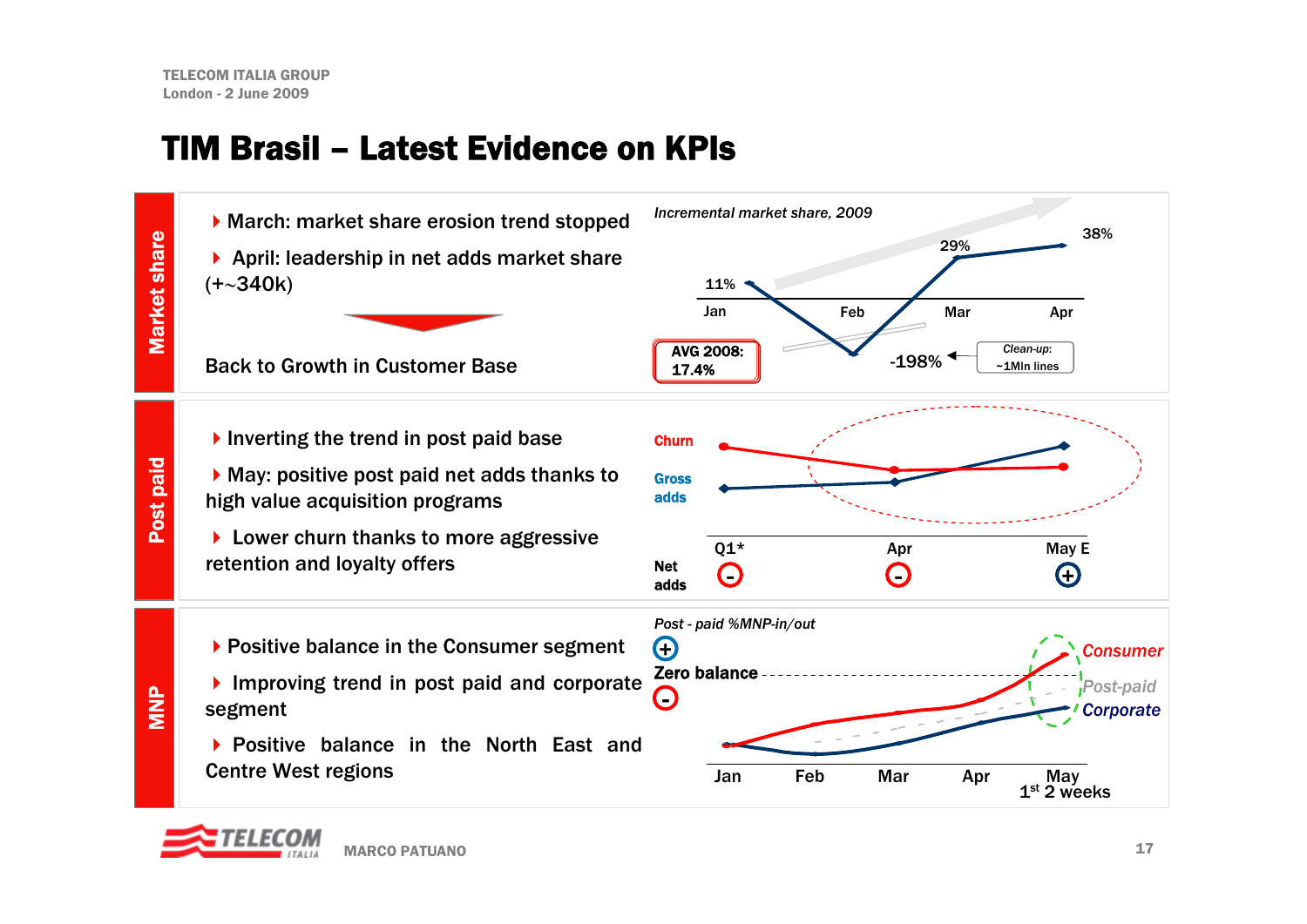### TIM Brasil – Action Plan for 2009

#### *Back to Growth*



Trend Reversal:



**SAC** 

# MARCO PATUANO

#### Efficiency Plan Intelig

#### Reinvesting important efficiencies | Network and trasport efficiencies

- ▶ Optimization of *collection* ▶ Leaner organization *& dunning processes*  $\blacktriangleright$  Make vs. Buy
- ▶ Rationalization& renegotiation of network OPEX (leased lines) and IT
- $\triangleright$  Deep revision of G&A policy

#### ...to finance growth



#### New Offering, Focus on Value | Strong EBITDA and OFCF Protection



▶ Leverage on Intelig Backbone (14,500 km fiber optic cable) and MAN (800 km in 18 cities)

▶ Upselling and crosselling Intelig and Tim Brasil customers

▶ New offers for long-distance services to TIM Brasil clients

#### ..& improving positioning on LD & Top Clients



TIM & Intelig Complementary Assets

*Total commercial spending*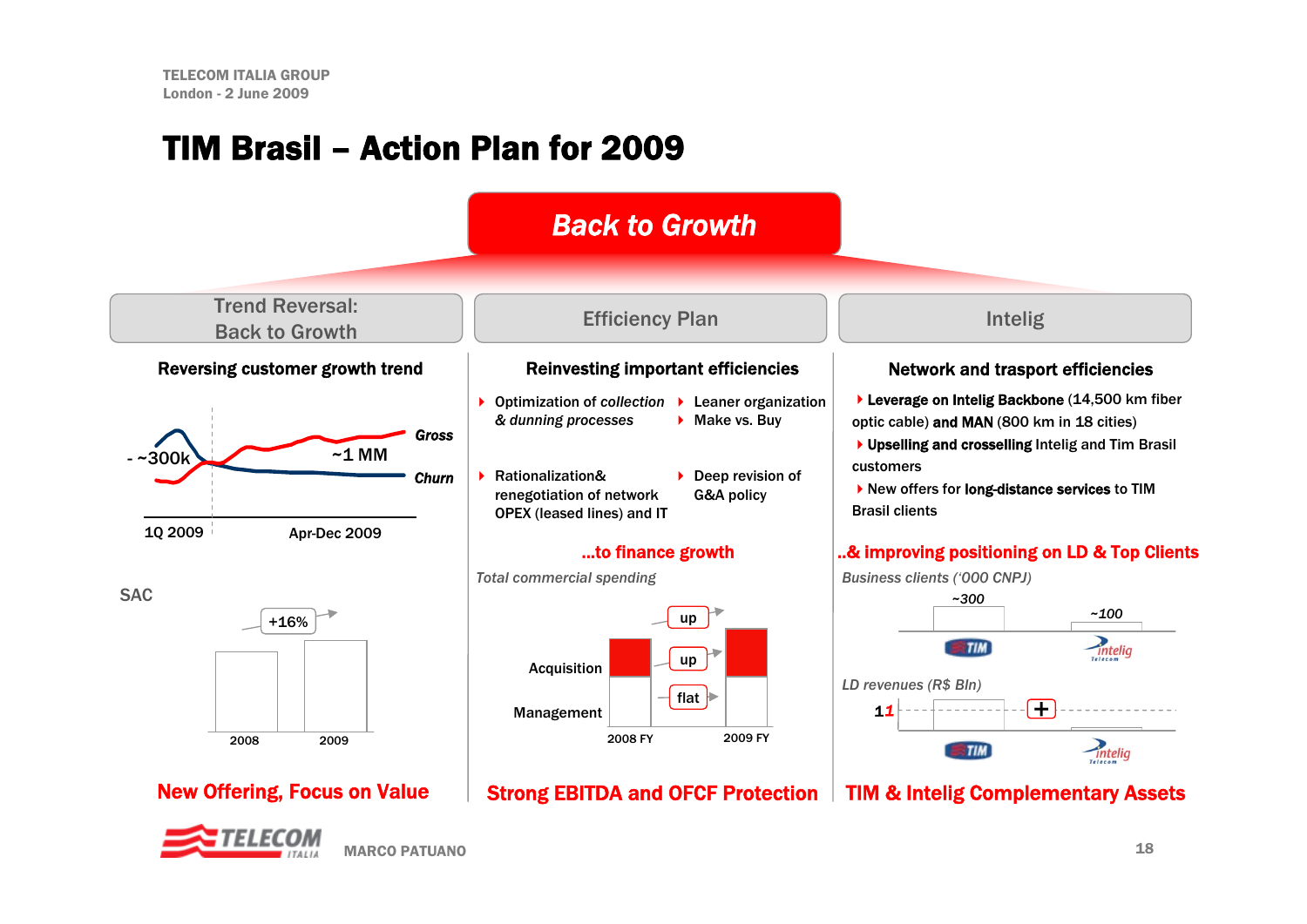### Agenda

- ▶ Strategic Framework & 1Q09 Progress
- ▶ 1Q09 Result Review
- ▶ Focus on Cash Cost Control & Financial Discipline

## ▶ 2009 Outlook

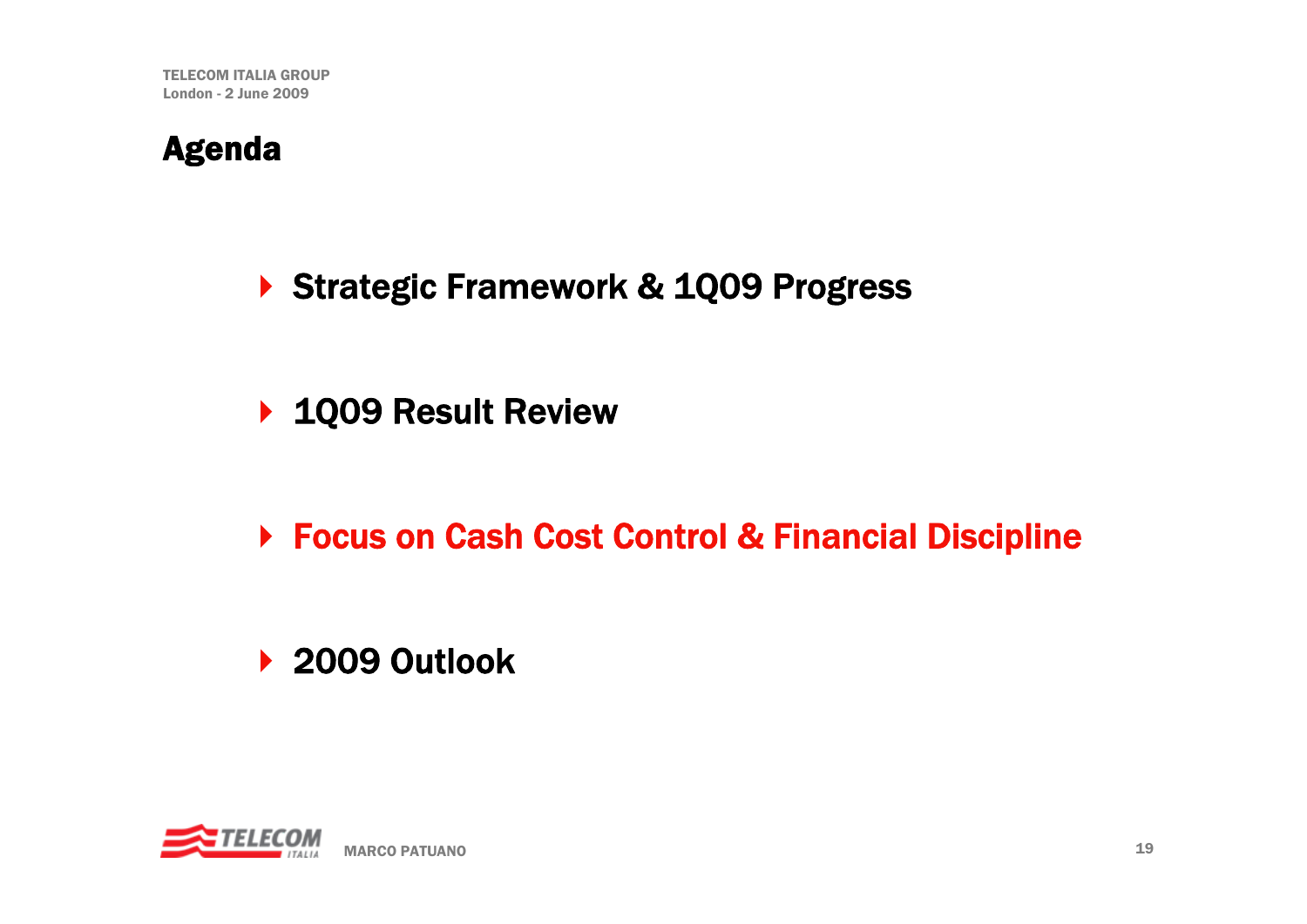### Financial Priorities and Achievements

#### Keep Efficiency on Track

- ▶ Overall TI Group Cash Cost reduced by 0.4 bln or 7.5% YoY (organic)
- $\blacktriangleright$ Cash Cost on Revenues improved by 3 p.p.
- $\blacktriangleright$  Domestic Cash Cost reduced by 0.3 bln or 6.9% YoY (organic) with percentage on Revenues down to 68% (70% in 1Q08)
- $\blacktriangleright$  Domestic Efficiency on track (25% of Full Year '09 program achieved)
- $\blacktriangleright$  Group Operating Free Cash Flow at ~13% on Revenues and broadly in line with 1Q08 despite Top Line decline
- ▶ Net Income at 6.8% of Revenues

(+0.1 p.p. vs 1Q08)

#### **Refinancing**

- ▶ Euro 3.5 bln refinanced since beginning 2009 through various sources, reaping opportunities from cost-efficient ones (EIB)
- ▶ Appropriate balance of Bank Loans vs Bond Market
- ▶ Taking opportunities from cost-efficient sources (EIB)
- $\blacktriangleright$  Keep risk profile under control:
	- **▶ no FX Risk**
	- ▶ maintain Fixed/Variable mix (70/30)
	- ▶ no monetary volatility on Financial Expenses thanks to hedging policies

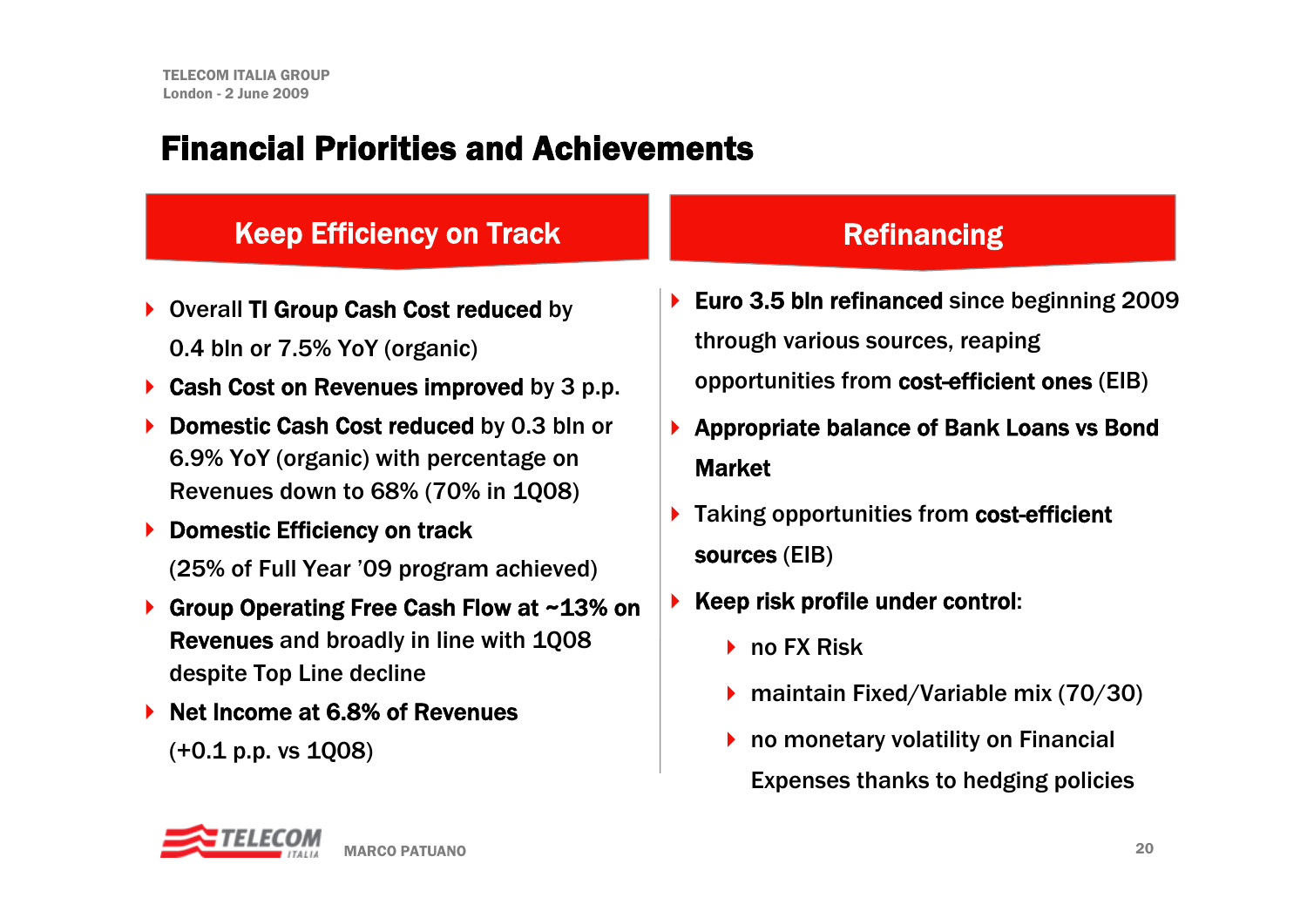### Focus On Domestic Opex Evolution





MARCO PATUANO

21 *(\*) Other Operating income and expenses*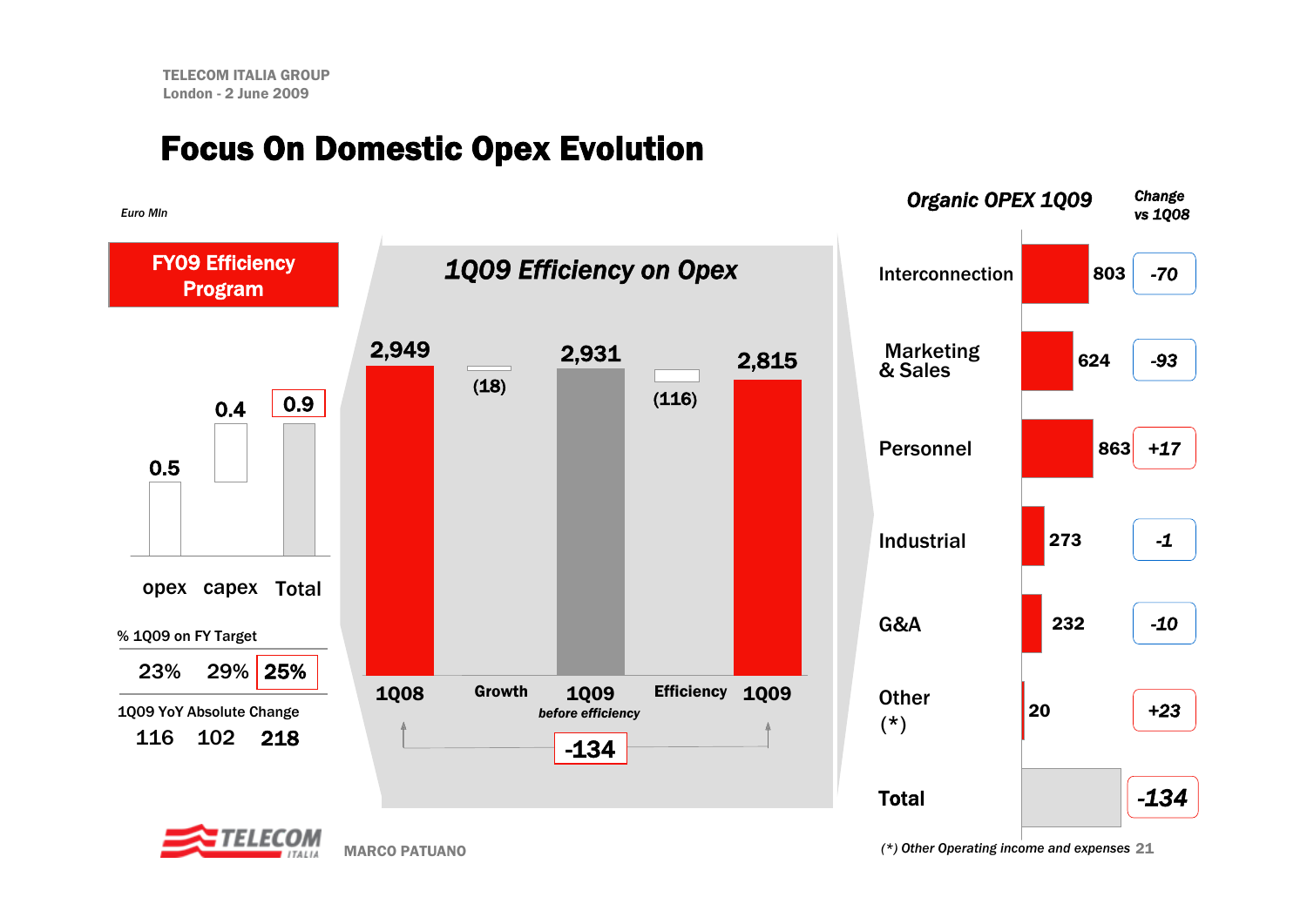#### Even and Back-Loaded Maturities

#### Average Maturity: 7.84 yrs



(1) € 39,639 mln is the nominal amount of outstanding medium-long term debt. By adding IAS adjustments (€ 2,513 mln) and current liabilities (€ 756 mln), a gross debt figure of € 42,908 *mln is reached.*

N.B. Debt maturities are net of repurchased own bonds of which: € 180 mln Tl Spa € 850 mln 5.25 % Notes due 2055, € 77 mln Tl Spa € 750 mln 4.75 % Notes due 2014, € 326 mln TlF € 2.210 mln 5.575 % Notes due 2009. € 17 mln TIF € 139 mln 4.629 % Notes due 2010 and € 35 mln TIF € 1.050 mln 7.75 % Notes due 2033.

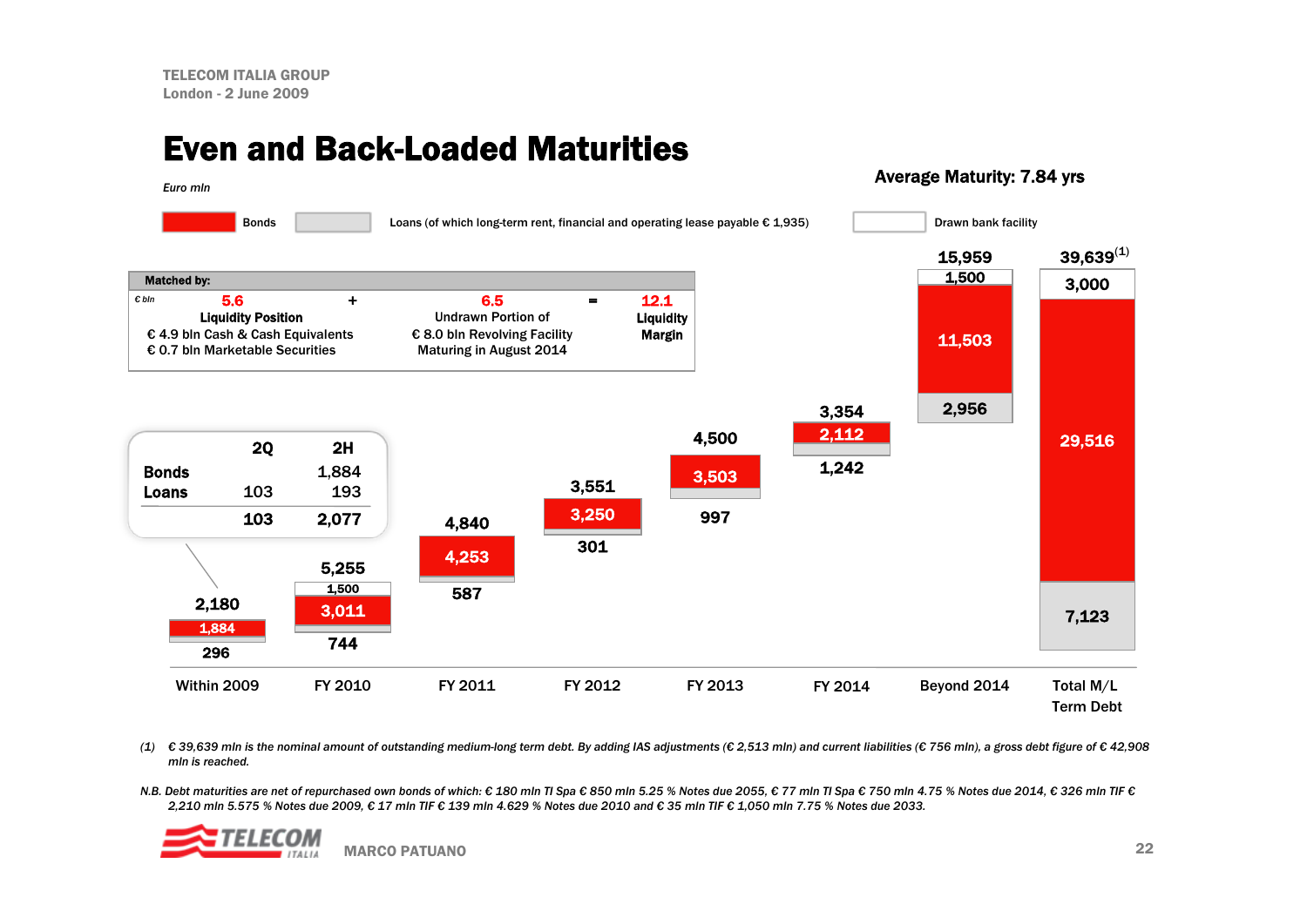### Agenda

▶ Strategic Framework & 1Q09 Progress

- ▶ 1Q09 Result Review
- ▶ Focus on Cash Cost Control & Financial Discipline
- ▶ 2009 Outlook

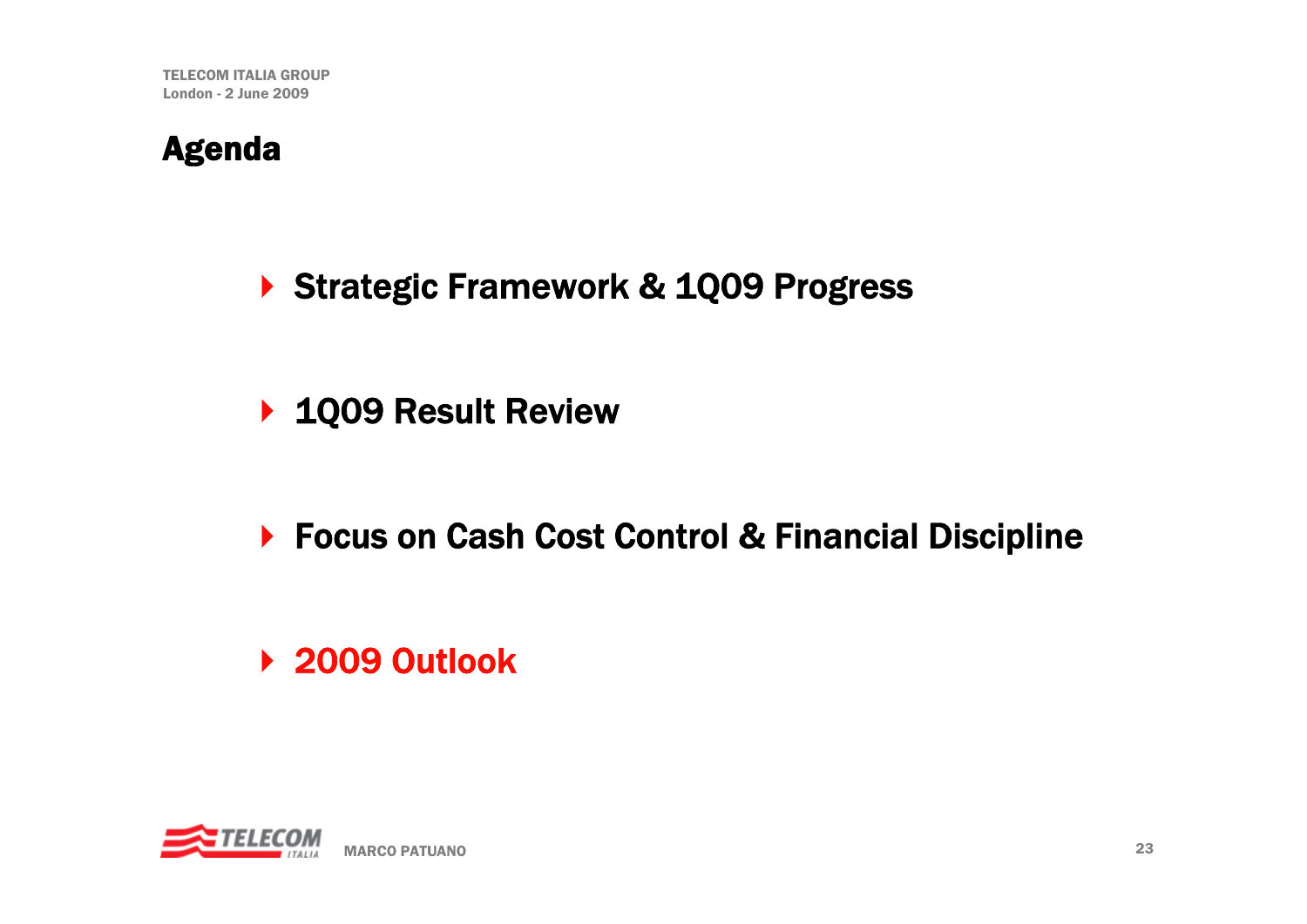### 2009 Domestic Outlook



- Retail Market Operations re-organization and resizing (progressive positive contribution to revenues and margins during 2009).

#### Further flexibility and savings on cost available:

- to secure margins (reduced SAC/gross, revenues mix improvement)…
- … and support commercial activities (advertising, caring, win-back)

*Full Year Domestic Ebitda Guidance:9.9-10.0confirmed*